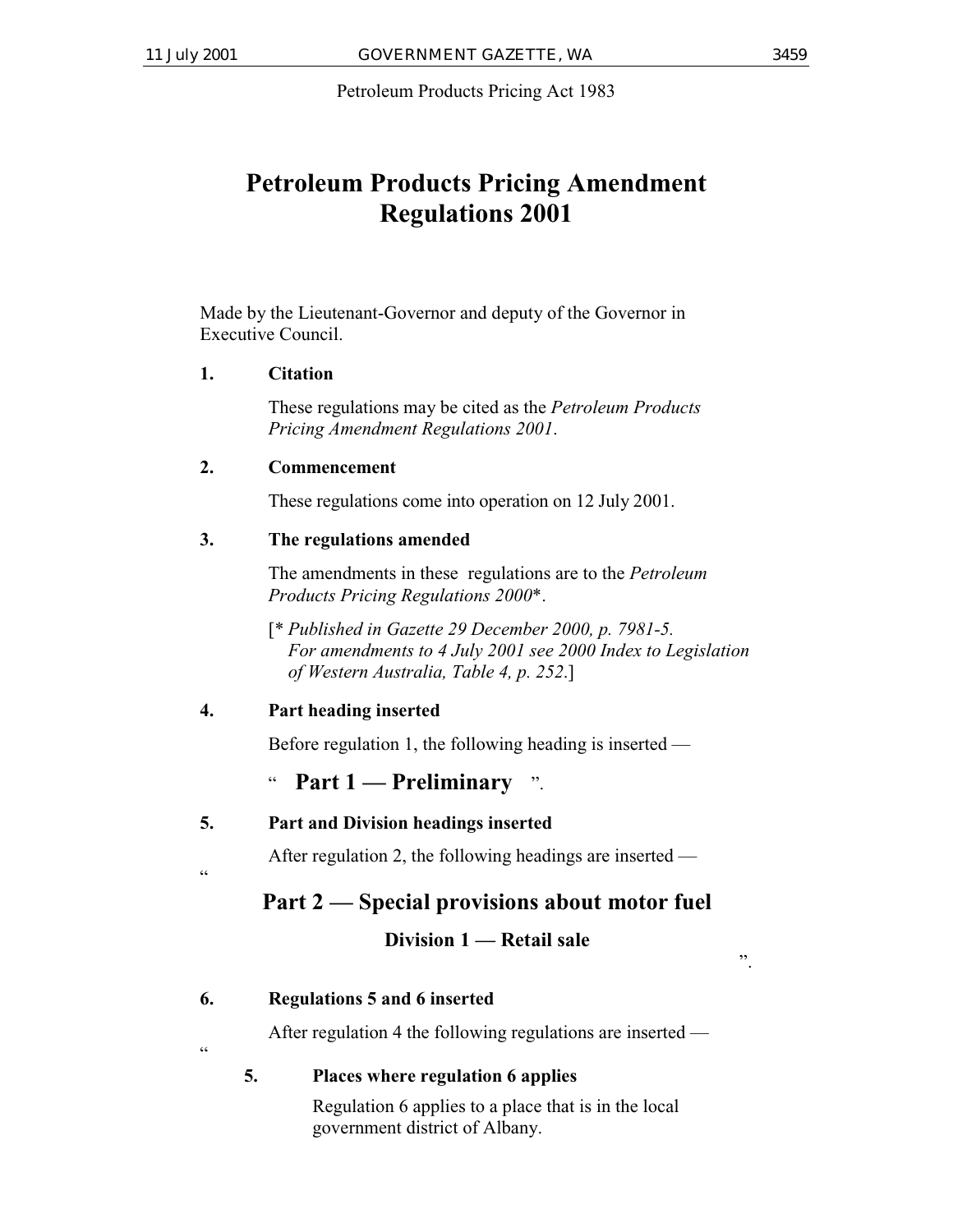#### **6. Retailer to display standard retail prices**

(1) A person who, after 18 July 2001, offers motor fuel for standard retail sale at a place where this regulation applies is required to have, at the place of sale, a price display as described in this regulation.

> Penalty: in the case of an individual, \$1 000 and, in the case of a body corporate, \$2 000.

- (2) The price display has to show
	- (a) whenever not more than 3 kinds of motor fuel are currently offered for standard retail sale at the place, the standard retail price for each of those kinds of motor fuel;
	- (b) whenever more than 3 kinds of motor fuel are currently offered for standard retail sale at the place —
		- (i) if regular unleaded petrol is one of them, the standard retail prices for regular unleaded petrol and any other 2 of those kinds of motor fuel;
		- (ii) if regular unleaded petrol is not one of them, the standard retail prices for any 3 of those kinds of motor fuel.
- (3) The price display has to be in a suitable position, and if necessary sufficiently illuminated, to enable each price shown and the description of the kind of motor fuel to which the price applies to be clearly legible to passing motorists whenever the motor fuel is offered for standard retail sale.
- (4) The price display may consist of more than one sign or other thing.
- (5) Subregulation (1) does not apply to a place of sale while it is exempt under subregulation (6) from the requirements of this regulation.
- (6) The Commissioner may, by order published in the *Gazette* —
	- (a) if satisfied that there are exceptional circumstances because of which the requirements of this regulation should not apply, exempt a particular place of sale from the requirements of this regulation for a specified period or until the exemption is revoked;
	- (b) revoke an exemption under paragraph (a), whether it was given for a specified period or not.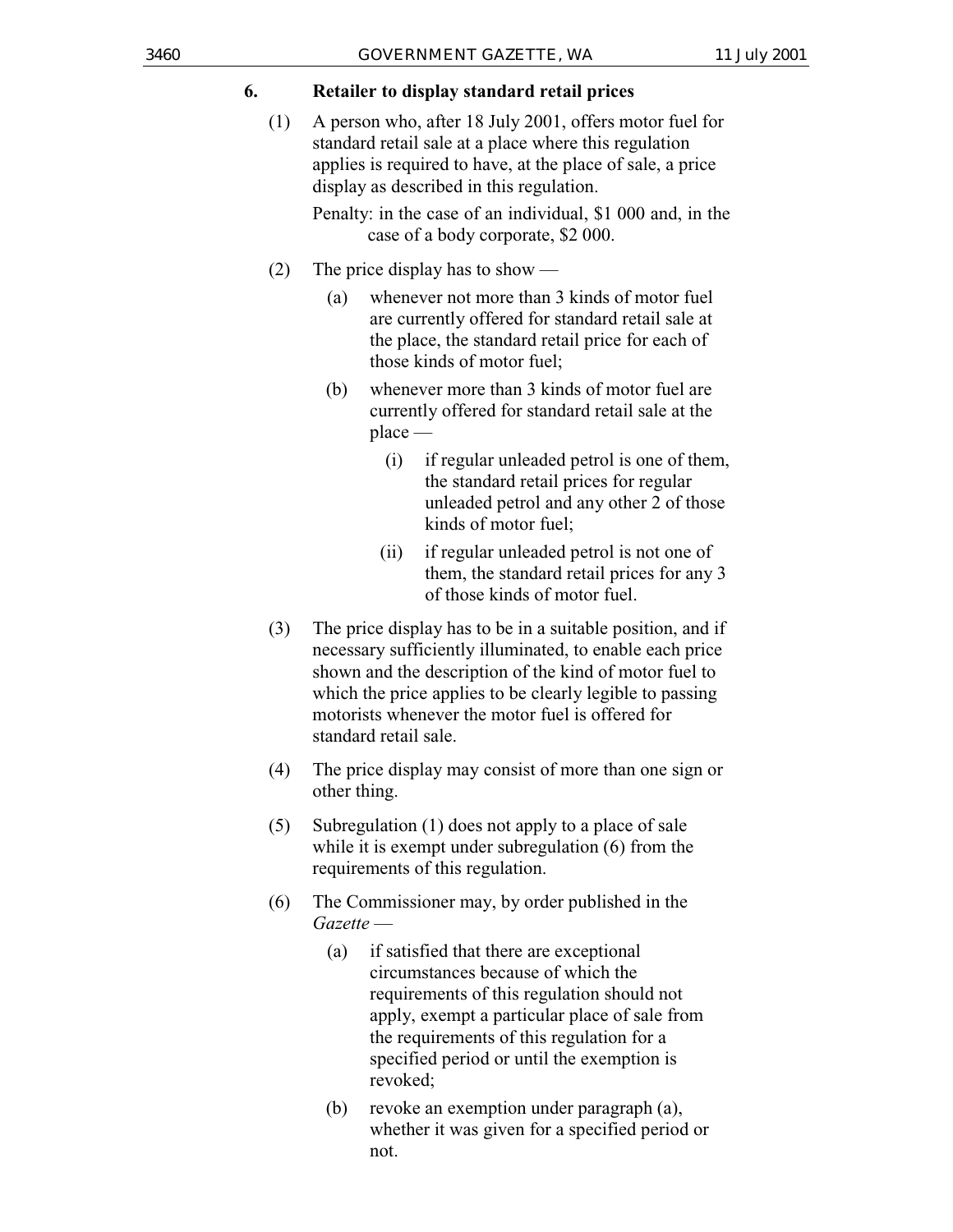$(7)$  In this regulation —

### **"regular unleaded petrol"** means petrol sold as regular unleaded petrol (91 to 93 RON), however described;

**"standard retail sale"** means retail sale not subject to an existing agreement or arrangement between the customer and the retailer.

#### ".

#### **7. Division 2 inserted**

Before Schedule 1, the following Division is inserted —

.<br>.

#### **Division 2 — Before retail sale**

#### **7. How to notify Commissioner of price changes**

If section 22B(3) of the Act requires a supplier to notify the Commissioner of a price change, the way in which notification is to be given is by directly uploading information about the price change using the Commissioner's Fuel Watch website at the address www.fuelwatch.wa.gov.au on the internet.

#### **8. Previous month's weighted average price**

The weighted average price for a particular kind of motor fuel supplied from a declared terminal during the previous month, which section 22C of the Act requires to be displayed, is calculated (to the nearest 0.1 cent/litre) by using the formula:

$$
A = \frac{\sum_{n=1}^{n=t} (P_n \times V_n)}{T_v}
$$

where —

- **"A"** is the weighted average price in cents/litre
- **"t"** is the total number of transactions used to calculate the weighted average price
- $\mathbf{P}_n$ " is the price in cents/litre for the n<sup>th</sup> transaction used to calculate the weighted average price
- " $V_n$ " is the volume in litres of the n<sup>th</sup> transaction used to calculate the weighted average price
- $T_v$ <sup>"</sup> is the total volume in litres of all the transactions used to calculate the weighted average price

### **9. Details of price differences**

(1) If section 22E(2) of the Act requires that an invoice for a supply of motor fuel from a declared terminal show